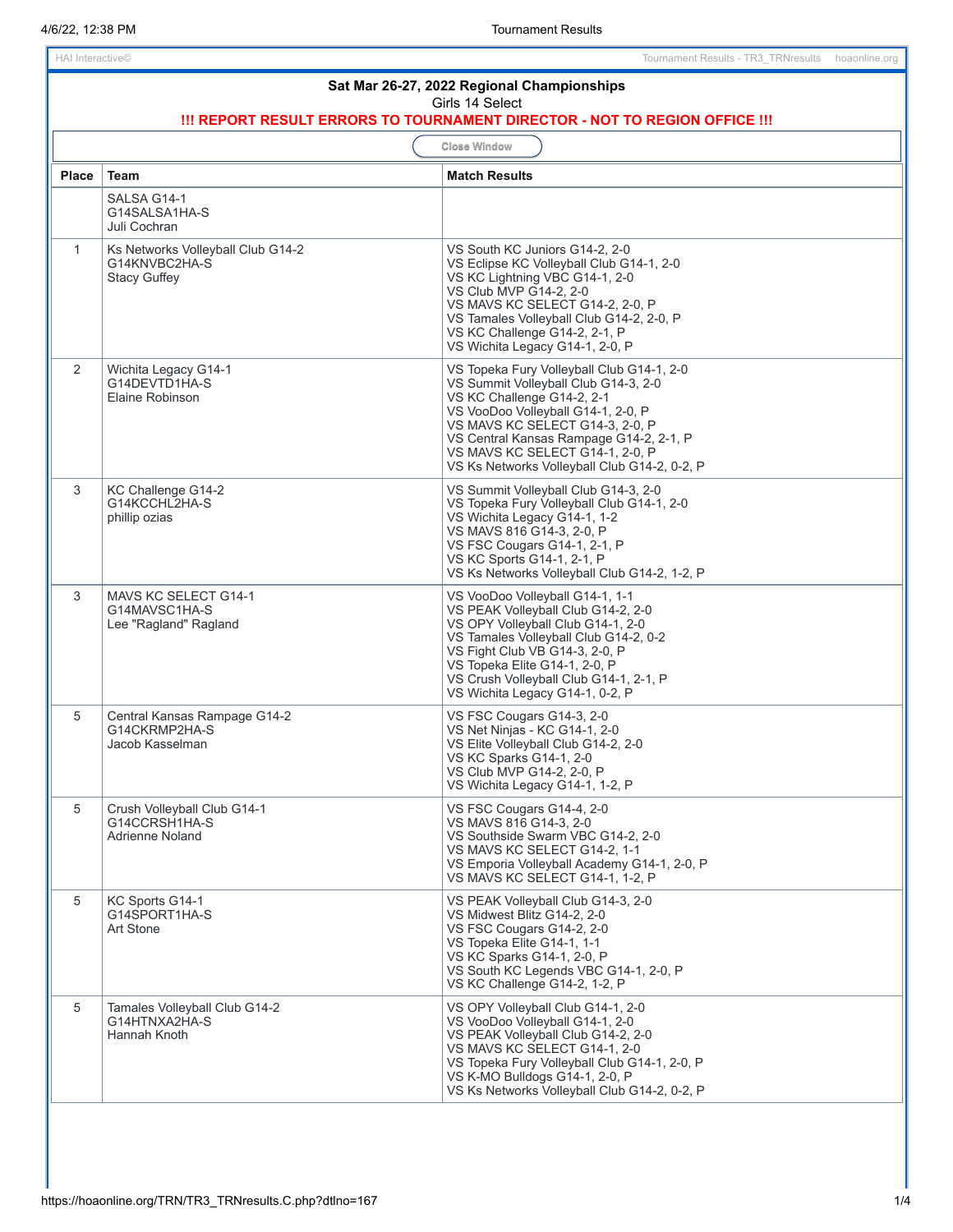Tournament Results

| <b>Place</b> | Team                                                                   | <b>Match Results</b>                                                                                                                                                                                                                         |
|--------------|------------------------------------------------------------------------|----------------------------------------------------------------------------------------------------------------------------------------------------------------------------------------------------------------------------------------------|
| 9            | Club MVP G14-2<br>G14CLMVP2HA-S<br>Austin Gripka                       | VS KC Lightning VBC G14-1, 2-0<br>VS South KC Juniors G14-2, 2-0<br>VS Eclipse KC Volleyball Club G14-1, 2-0<br>VS Ks Networks Volleyball Club G14-2, 0-2<br>VS Southside Swarm VBC G14-1, 2-1, P<br>VS Central Kansas Rampage G14-2, 0-2, P |
| 9            | Emporia Volleyball Academy G14-1<br>G14EVAVB1HA-S<br>Jiangping Wang    | VS adidas DYNASTY G14-5, 2-0<br>VS MAVS KC SELECT G14-3, 2-0<br>VS KC Fire Volleyball G14-1, 2-0<br>VS FSC Cougars G14-1, 1-1<br>VS South KC Juniors G14-2, 2-0, P<br>VS Crush Volleyball Club G14-1, 0-2, P                                 |
| 9            | FSC Cougars G14-1<br>G14FARHA1HA-S<br>Alexi Keating                    | VS KC Fire Volleyball G14-1, 2-0<br>VS adidas DYNASTY G14-5, 2-0<br>VS MAVS KC SELECT G14-3, 2-0<br>VS Emporia Volleyball Academy G14-1, 1-1<br>VS PEAK Volleyball Club G14-1, 2-1, P<br>VS KC Challenge G14-2, 1-2, P                       |
| 9            | K-MO Bulldogs G14-1<br>G14BULVB1HA-S<br>Monica Ah-Mu                   | VS 417 Juniors G14-3, 2-1<br>VS PEAK Volleyball Club G14-1, 2-0<br>VS Topeka Fury Volleyball Club G14-2, 0-2<br>VS Midwest Blitz G14-2, 2-0, P<br>VS Tamales Volleyball Club G14-2, 0-2, P                                                   |
| 9            | MAVS KC SELECT G14-2<br>G14MAVSC2HA-S<br>Lee "Ragland" Ragland         | VS Southside Swarm VBC G14-2, 1-1<br>VS FSC Cougars G14-4, 2-0<br>VS MAVS 816 G14-3, 2-0<br>VS Crush Volleyball Club G14-1, 1-1<br>VS Net Ninjas - KC G14-1, 2-0, P<br>VS Ks Networks Volleyball Club G14-2, 0-2, P                          |
| 9            | MAVS KC SELECT G14-3<br>G14MAVSC3HA-S<br>Lee "Ragland" Ragland         | VS KC Fire Volleyball G14-1, 2-0<br>VS Emporia Volleyball Academy G14-1, 0-2<br>VS FSC Cougars G14-1, 0-2<br>VS adidas DYNASTY G14-5, 1-1<br>VS Topeka Fury Volleyball Club G14-2, 2-1, P<br>VS Wichita Legacy G14-1, 0-2, P                 |
| 9            | South KC Legends VBC G14-1<br>G14SKCLG1HA-S<br>Chad Moody              | VS KC Blue Devils Volleyball Club G14-1, 1-1<br>VS Fight Club VB G14-3, 2-0<br>VS Club North Volleyball KC G14-3, 2-0<br>VS Southside Swarm VBC G14-1, 2-0<br>VS KC Sports G14-1, 0-2, P                                                     |
| 9            | Topeka Elite G14-1<br>G14TOPEL1HA-S<br><b>Tracie Bauer</b>             | VS Midwest Blitz G14-2, 2-0<br>VS FSC Cougars G14-2, 2-0<br>VS PEAK Volleyball Club G14-3, 2-0<br>VS KC Sports G14-1, 1-1<br>VS MAVS KC SELECT G14-1, 0-2, P                                                                                 |
| 17           | Fight Club VB G14-3<br>G14FIGHT3HA-S<br>Corey Quandt                   | VS Club North Volleyball KC G14-3, 2-0<br>VS South KC Legends VBC G14-1, 0-2<br>VS Southside Swarm VBC G14-1, 0-2<br>VS KC Blue Devils Volleyball Club G14-1, 2-0<br>VS MAVS KC SELECT G14-1, 0-2, P                                         |
| 17           | KC Sparks G14-1<br>G14KCSPA1HA-S<br>Lisa Harlan-Williams               | VS Elite Volleyball Club G14-2, 2-0<br>VS FSC Cougars G14-3, 1-1<br>VS Net Ninjas - KC G14-1, 1-1<br>VS Central Kansas Rampage G14-2, 0-2<br>VS KC Sports G14-1, 0-2, P                                                                      |
| 17           | MAVS 816 G14-3<br>G14MAVSE3HA-S<br><b>Connor Gregston</b>              | VS Southside Swarm VBC G14-2, 2-0<br>VS Crush Volleyball Club G14-1, 0-2<br>VS MAVS KC SELECT G14-2, 0-2<br>VS FSC Cougars G14-4, 2-0<br>VS KC Challenge G14-2, 0-2, P                                                                       |
| 17           | Midwest Blitz G14-2<br>G14MWBLZ2HA-S<br>Jennifer Bishop                | VS Topeka Elite G14-1, 0-2<br>VS KC Sports G14-1, 0-2<br>VS PEAK Volleyball Club G14-3, 2-0<br>VS FSC Cougars G14-2, 2-0<br>VS K-MO Bulldogs G14-1, 0-2, P                                                                                   |
| 17           | Net Ninjas - KC G14-1<br>G14NETKC1HA-S<br><b>Britton "Britt" Haney</b> | VS Elite Volleyball Club G14-2, 2-0<br>VS Central Kansas Rampage G14-2, 0-2<br>VS KC Sparks G14-1, 1-1<br>VS FSC Cougars G14-3, 2-0<br>VS MAVS KC SELECT G14-2, 0-2, P                                                                       |

I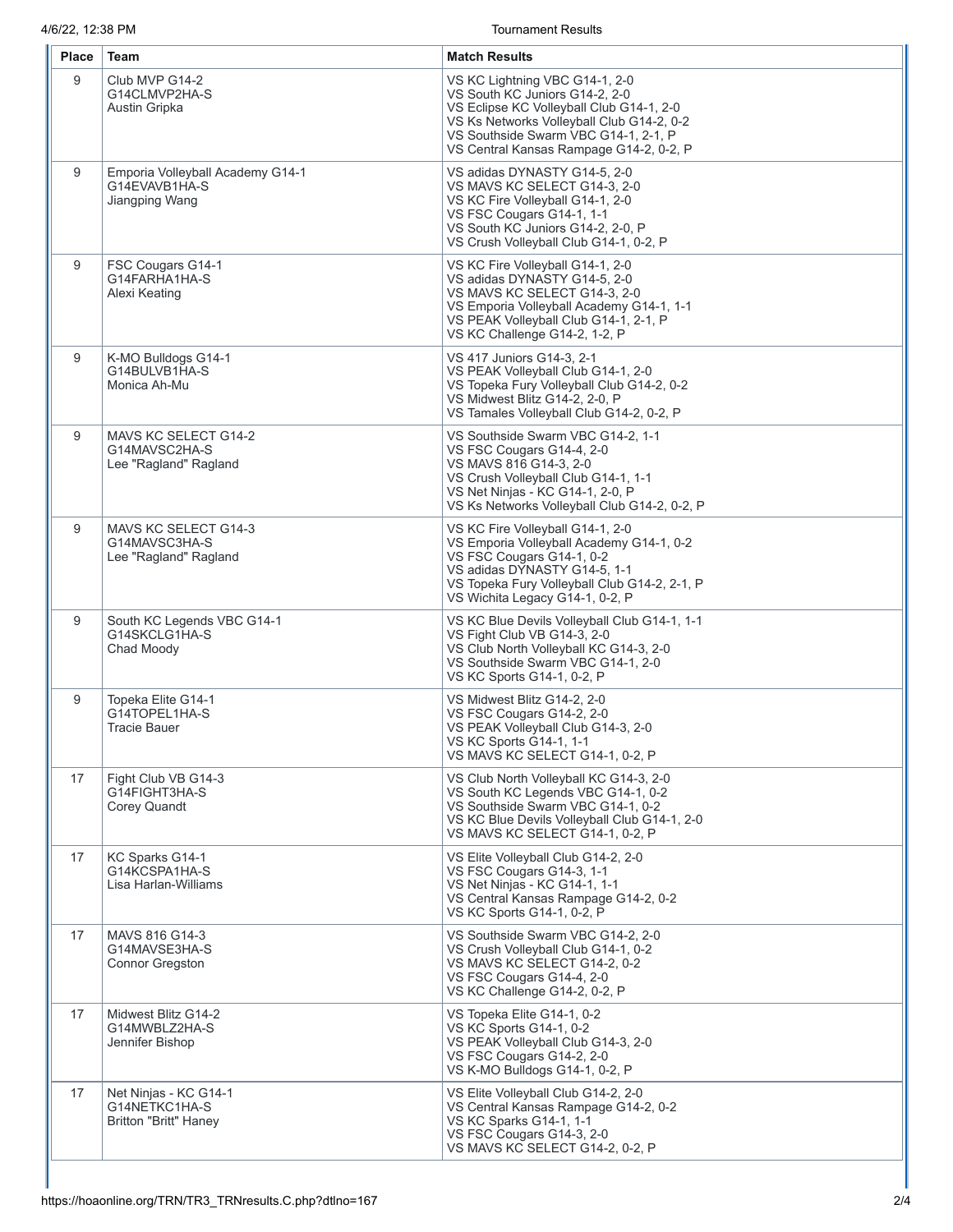4/6/22, 12:38 PM Tournament Results

| <b>Place</b> | Team                                                                         | <b>Match Results</b>                                                                                                                                                                                                                                                                                   |
|--------------|------------------------------------------------------------------------------|--------------------------------------------------------------------------------------------------------------------------------------------------------------------------------------------------------------------------------------------------------------------------------------------------------|
| 17           | PEAK Volleyball Club G14-1<br>G14PEAKV1HA-S<br><b>Phillip Boldridge</b>      | VS Topeka Fury Volleyball Club G14-2, 1-2<br>VS K-MO Bulldogs G14-1, 0-2<br>VS 417 Juniors G14-3, 2-0<br>VS FSC Cougars G14-1, 1-2, P                                                                                                                                                                  |
| 17           | South KC Juniors G14-2<br>G14SKCJR2HA-S<br>Breeana "Bree" Kratzer            | VS Ks Networks Volleyball Club G14-2, 0-2<br>VS Club MVP G14-2, 0-2<br>VS KC Lightning VBC G14-1, 2-0<br>VS Eclipse KC Volleyball Club G14-1, 2-0<br>VS Emporia Volleyball Academy G14-1, 0-2, P                                                                                                       |
| 17           | Southside Swarm VBC G14-1<br>G14SWARM1HA-S<br>Christopher "Chris" Heman      | VS Club North Volleyball KC G14-3, 2-0<br>VS KC Blue Devils Volleyball Club G14-1, 2-0<br>VS Fight Club VB G14-3, 2-0<br>VS South KC Legends VBC G14-1, 0-2<br>VS Club MVP G14-2, 1-2, P                                                                                                               |
| 17           | Topeka Fury Volleyball Club G14-1<br>G14TFURY1HA-S<br><b>Kerry Crotinger</b> | VS Wichita Legacy G14-1, 0-2<br>VS KC Challenge G14-2, 0-2<br>VS Summit Volleyball Club G14-3, 2-0<br>VS Tamales Volleyball Club G14-2, 0-2, P                                                                                                                                                         |
| 17           | Topeka Fury Volleyball Club G14-2<br>G14TFURY2HA-S<br><b>Kerry Crotinger</b> | VS PEAK Volleyball Club G14-1, 2-1<br>VS 417 Juniors G14-3, 2-0<br>VS K-MO Bulldogs G14-1, 2-0<br>VS MAVS KC SELECT G14-3, 1-2, P                                                                                                                                                                      |
| 17           | VooDoo Volleyball G14-1<br>G14VOODO1HA-S<br><b>Kerry Austin</b>              | VS MAVS KC SELECT G14-1, 1-1<br>VS Tamales Volleyball Club G14-2, 0-2<br>VS OPY Volleyball Club G14-1, 2-0<br>VS PEAK Volleyball Club G14-2, 1-1<br>VS Wichita Legacy G14-1, 0-2, P                                                                                                                    |
| 28           | 417 Juniors G14-3<br>G14NETRE3HA-S<br>Kelly Richardson                       | VS K-MO Bulldogs G14-1, 1-2<br>VS Topeka Fury Volleyball Club G14-2, 0-2<br>VS PEAK Volleyball Club G14-1, 0-2<br>VS OPY Volleyball Club G14-1, 2-0, P<br>VS FSC Cougars G14-3, 2-0, P<br>VS adidas DYNASTY G14-5, 2-1, P<br>VS PEAK Volleyball Club G14-2, 2-0, P                                     |
| 29           | PEAK Volleyball Club G14-2<br>G14PEAKV2HA-S<br><b>Phillip Boldridge</b>      | VS OPY Volleyball Club G14-1, 2-0<br>VS MAVS KC SELECT G14-1, 0-2<br>VS Tamales Volleyball Club G14-2, 0-2<br>VS VooDoo Volleyball G14-1, 1-1<br>VS PEAK Volleyball Club G14-3, 2-0, P<br>VS KC Lightning VBC G14-1, 2-0, P<br>VS Summit Volleyball Club G14-3, 2-0, P<br>VS 417 Juniors G14-3, 0-2, P |
| 30           | adidas DYNASTY G14-5<br>G14TMDYN5HA-S<br>Karen Carroll                       | VS Emporia Volleyball Academy G14-1, 0-2<br>VS FSC Cougars G14-1, 0-2<br>VS KC Fire Volleyball G14-1, 1-1<br>VS MAVS KC SELECT G14-3, 1-1<br>VS Southside Swarm VBC G14-2, 2-0, P<br>VS FSC Cougars G14-2, 2-1, P<br>VS 417 Juniors G14-3, 1-2, P                                                      |
| 30           | Summit Volleyball Club G14-3<br>G14SUMMT3HA-S<br>Erin Wilson                 | VS KC Challenge G14-2, 0-2<br>VS Wichita Legacy G14-1, 0-2<br>VS Topeka Fury Volleyball Club G14-1, 0-2<br>VS KC Fire Volleyball G14-1, 2-0, P<br>VS Club North Volleyball KC G14-3, 2-0, P<br>VS PEAK Volleyball Club G14-2, 0-2, P                                                                   |
| 32           | Club North Volleyball KC G14-3<br>G14CNVKC3HA-S<br>Emma Prothe               | VS Southside Swarm VBC G14-1, 0-2<br>VS Fight Club VB G14-3, 0-2<br>VS KC Blue Devils Volleyball Club G14-1, 2-0<br>VS South KC Legends VBC G14-1, 0-2<br>VS Elite Volleyball Club G14-2, 2-0, P<br>VS Summit Volleyball Club G14-3, 0-2, P                                                            |
| 32           | FSC Cougars G14-2<br>G14FARHA2HA-S<br>Alexi Keating                          | VS PEAK Volleyball Club G14-3, 2-0<br>VS Topeka Elite G14-1, 0-2<br>VS KC Sports G14-1, 0-2<br>VS Midwest Blitz G14-2, 0-2<br>VS KC Blue Devils Volleyball Club G14-1, 2-0, P<br>VS adidas DYNASTY G14-5, 1-2, P                                                                                       |